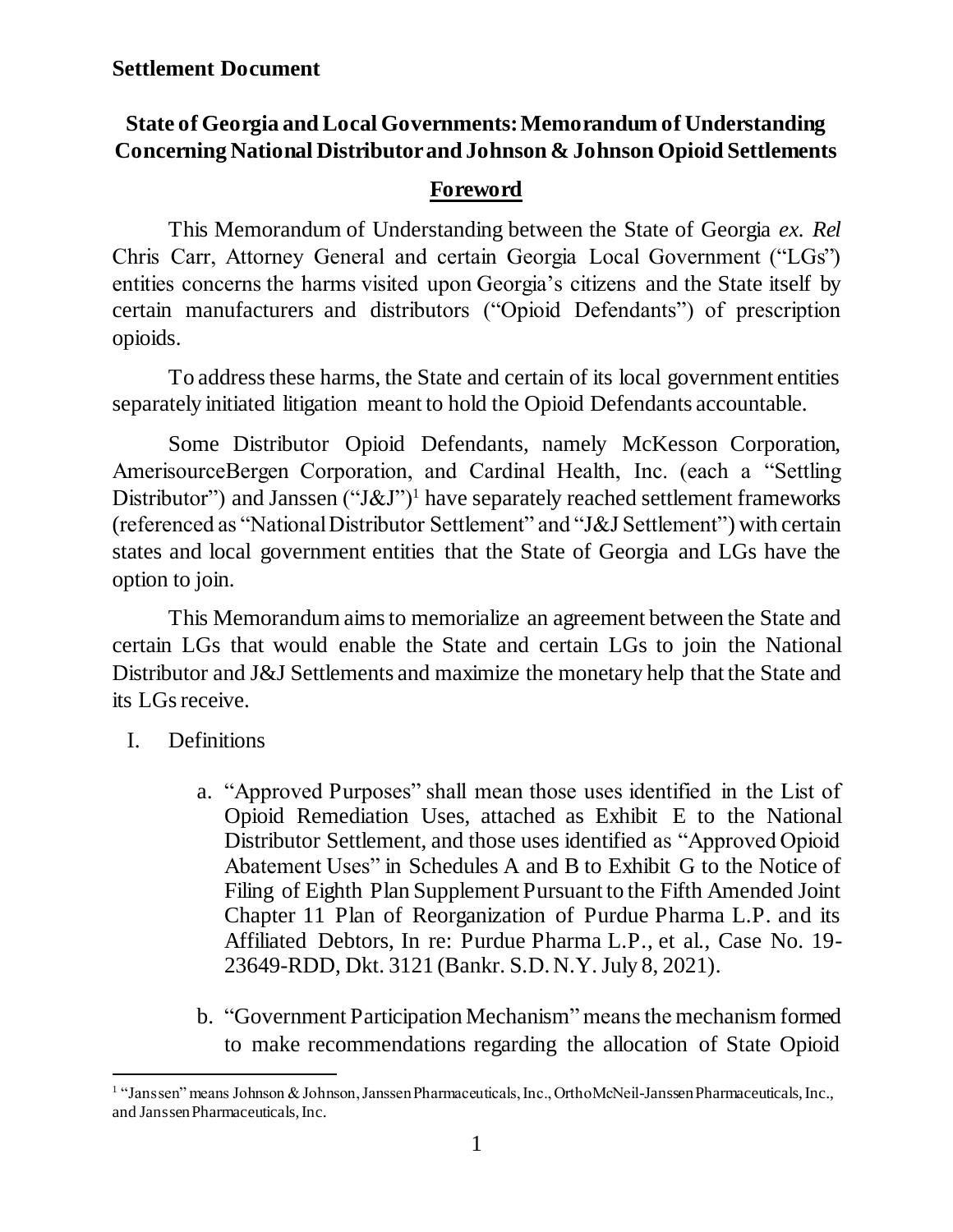Funds consistent with the Findings of Facts, Conclusions of Law, and Order Confirming the Twelfth Amended Joint Chapter 11 Plan of Reorganization of Purdue Pharma L.P. and Its Affiliated Debtors, In re: Purdue Pharma L.P. et al., Case No. 19-23649-RDD (Bankr. S.D. N.Y. Sept. 17, 2021), ECF No. 3787.. "Local Government Opioid Funds" means the funds allocated to local governments pursuant to Section III of this Memorandum.

- c. "Local Government Opioid Funds" means the funds allocated to local governments pursuant to Section III of this Memorandum.
- d. "Opioid Funds" means monetary amounts obtained through an Opioid Settlement as defined in this Memorandum of Understanding.
- e. "Opioid Settlement" means the National Distributor Settlement and the J&J Settlement, both dated July 21, 2021.
- f. "Parties" shall mean the State and the Participating Local Governments.
- g. "Participating Local Governments" shall mean: (i) all litigating subdivisions listed on Exhibit C to the National Distributor Settlement and/or Exhibit C to the J&J Settlement and in the signature block to this Memorandum prepared by the LGs and (ii)nonlitigating subdivisions listed on Exhibit G to the National Distributor Settlement or Exhibit G to the J&J settlement

that choose to sign on to the National Distributor Settlement and J&J Settlement during the notice or sign-on period.

- h. "Region" Region shall mean each of the Regions described Section III.a of this Memorandum.
- i. "Released Entities" means the entities defined in definition HHH of the National Distributor Settlement and definition 61 of the J&J Settlement
- j. "State Opioid Funds" means the funds allocated to the State pursuant to Section III of this Memorandum.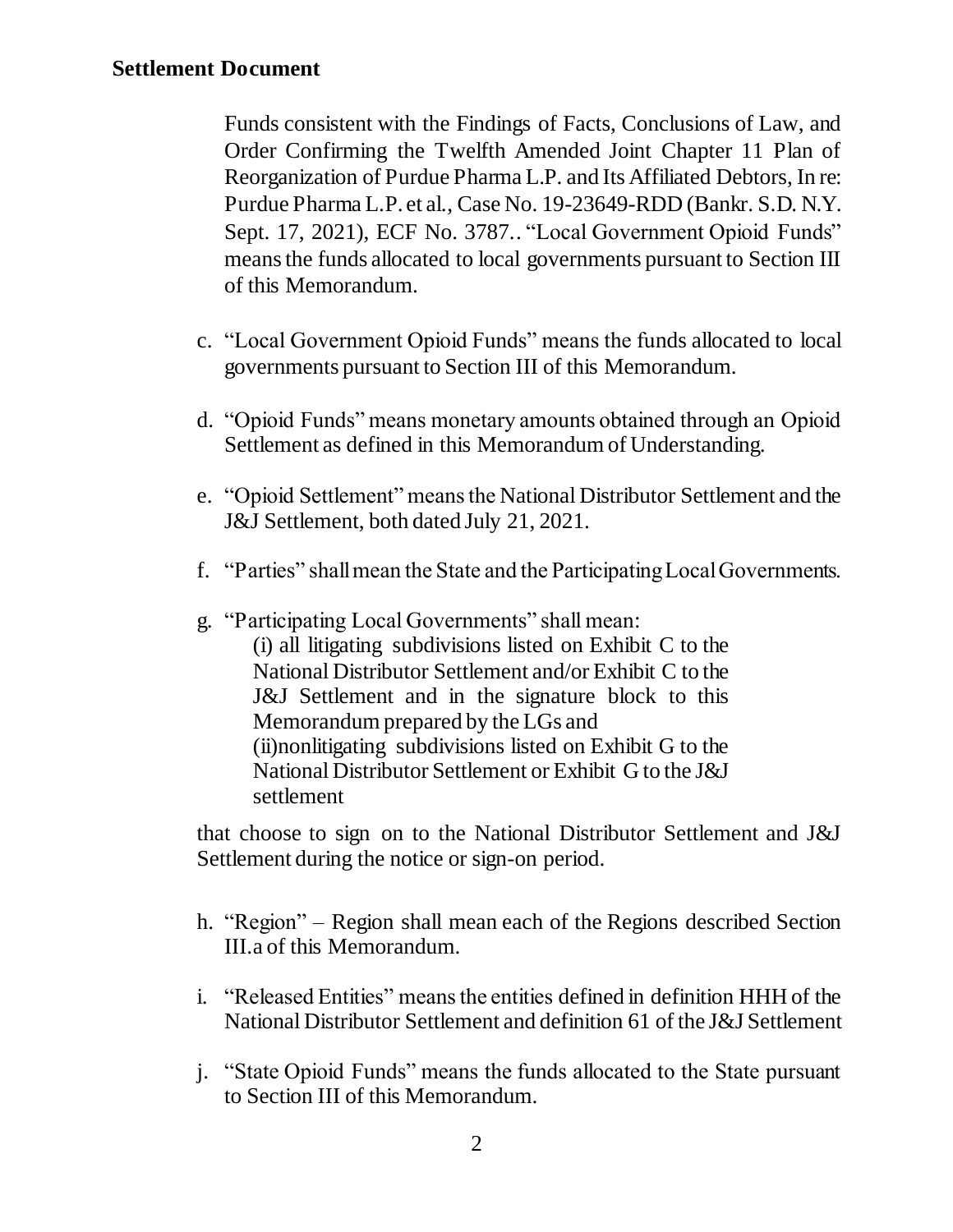I

- k. "Trustee" shall be the Commissioner of an agency of the Executive Branch of the State, or his or her designee or other designee of the Executive Branch of the State, to oversee the implementation of the settlement, make decisions regarding expenditures of State Opioid funds after consulting with the Government Participation Mechanism, ensure compliance with the reporting requirements set forth in Section V and in any Opioid Settlement, and who is responsible for the ministerial task of releasing Opioid Funds that are in trust as authorized herein and accounting for all payments into or out of the trust.
- II. Creation of a Qualified Settlement Trust for State Opioid Funds; Government Participation Mechanism.
	- a. The Parties shall file a Petition in the Superior Court of Gwinnett County, Georgia, seeking to establish a Qualified Settlement Fund within the meaning of 26 C.F.R. § 1.468B-1, titled the "Georgia Opioid Crisis Abatement Trust"
		- i. The Georgia Opioid Crisis Abatement Trust shall receive (1) the State Opioid Funds set forth under this Memorandum of Understanding; (2) funds from public or private sources, including gifts, grants, donations, rebates, or other settlements received by the State and designated to the Trust; and (3) any interest earned by these amounts.
	- b. The Commissioner of an agency of the Executive Branch of the State,<sup>2</sup> or his or her designee or other designee of the Executive Branch of the State, shall act as Trustee.
	- c. The Parties shall work to establish a Government Participation Mechanism as described in the Notice of Filing of Eighth Plan Supplement Pursuant to the Fifth Amended Joint Chapter 11 Plan of Reorganization of Purdue Pharma L.P. and its Affiliated Debtors, In re: Purdue Pharma L.P., et al., Case No. 19-23649-RDD, Dkt. 3121 (Bankr. S.D. N.Y. July 8, 2021), Exhibit G at 11.

<sup>&</sup>lt;sup>2</sup> The agency or department shall be selected by the Governor, after consultation with the Attorney General.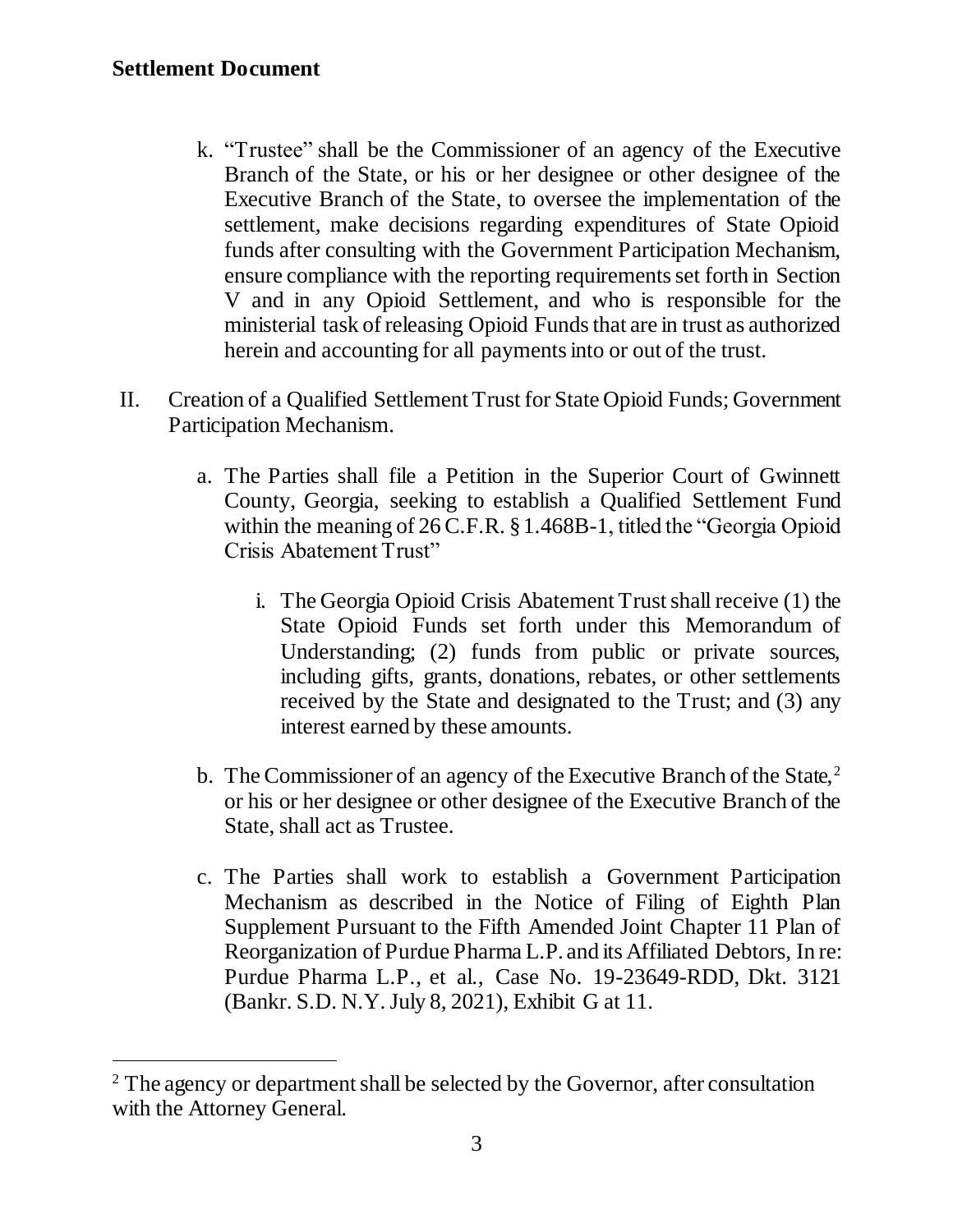- d. The Trustee shall make disbursements of State Opioid Funds for (1) Approved Purposes, after consultation with the Government Participation Mechanism; (2) for administrative expenses as described in Section V of this Memorandum; and (3) for attorneys' fees and costs as identified in Section VII of this Memorandum. The Trustee shall retain final decision-making authority over expenditures of State Opioid Funds for Approved Purposes.
- e. Appointees to the Government Participation Mechanism shall have a background in opioid use disorder, addiction treatment or policy, public health policy, mental health treatment or policy, or opioid-related law enforcement. Members shall serve for three years and shall be paid the per diem of a Member of the General Assembly for their service. Any member who is appointed shall be subject to removal by the appointing authority. The Government Participation Mechanism shall have at least 1 member who is appointed by the Georgia Association of Community Service Boards. The Government Participation Mechanism shall meet at least quarterly and make recommendations, upon a majority vote, regarding allocation of State Opioid Funds. The Trustee shall retain final authority over allocation of State Opioid Funds.
- III. Allocation between State and Local Governments
	- a. The Participating Local Governments shall collectively receive 25% of the National Distributor and J&J Settlements as their full allocation of Local Government Opioid Funds, for all claims past and future of the Participating Local Governments. Local Government Opioid Funds shall be paid to the national Settlement Administrator(s) as that term is defined in the National Distributor and J&J Settlements and distributed pursuant to Section V.D.4.C of the National Distributor Settlement and Section VI of the J&J Settlement, with the following additional conditions:
		- i. If a county who is a Participating Local Government under this Memorandum has a sheriff who is a Litigating Subdivision listed in Exhibit C of the National Distributor Settlement, at least 9.45% of the Opioid Funds paid to that county shall be allocated to that county's sheriff to be used for Approved Purposes; and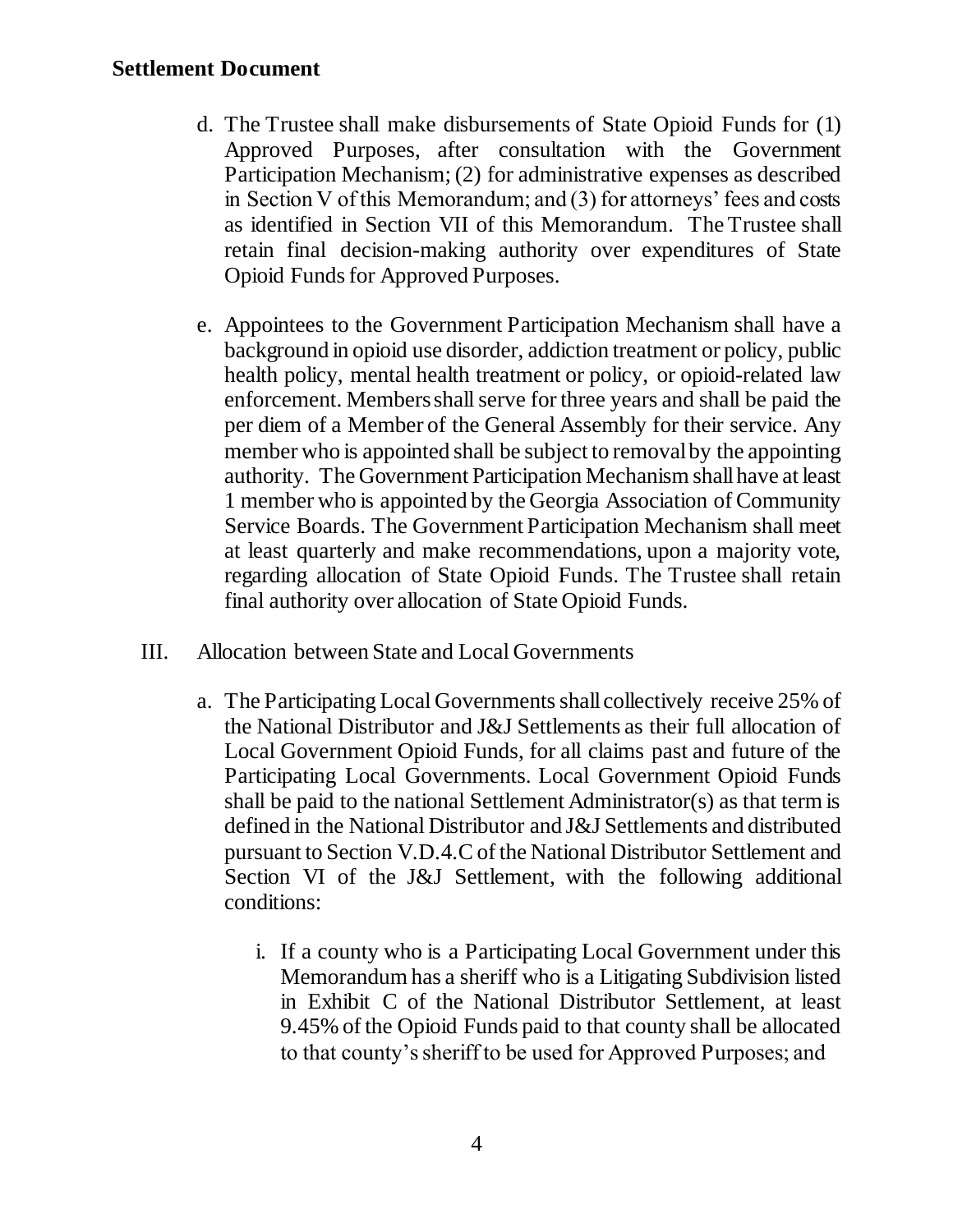- ii. If a county who is a Participating Local Government under this Memorandum has a hospital which is a Litigating Subdivision listed in Exhibit C of the National Distributor Settlement, at least 2% of the Opioid Funds paid to that county shall be allocated to the hospital to be used for Approved Purposes.
- iii. If a county who is a Participating Local Government under this Memorandum has a school district which is a Litigating Subdivision listed in Exhibit C of the National Distributor Settlement, at least 1% of the Opioid Funds paid to that county shall be allocated to the school district to be used for Approved Purposes.
- b. The State shall receive 75% of the National Distributor and J&J Settlements as its full allocation of State Opioid Funds.
- c. Of the State's 75% share, the State shall expend at least 40% of those funds on a regional basis ("Regional Distribution"). Expenditures related to (1) "Core Strategies" identified in Schedule A or (2) strategies identified in Schedule B, Subsection A of Exhibit E to the National Distributor Settlement are expressly recognized as a non-exhaustive list of expenditures that shall be considered as Regional Distributions.
	- i. The State of Georgia shall be divided into Regions to be determined by the State in consultation with LGs at a future date. Each county with a population of at least 400,000 persons ("Qualifying Block Grantee") shall be counted as a separate Region.
	- ii. Each Qualifying Block Grantee shall receive State Regional expenditures via a direct block grant so long as it certifies that it has sufficient infrastructure to provide Opioid Abatement services.
	- iii. Where a municipality located wholly within a Qualifying Block Grantee or wholly within abutting Qualifying Block Grantees would independently qualify as a block grant recipient (an "Independently Qualifying Municipality"), the Independently Qualifying Municipality will receive a Block Grant directly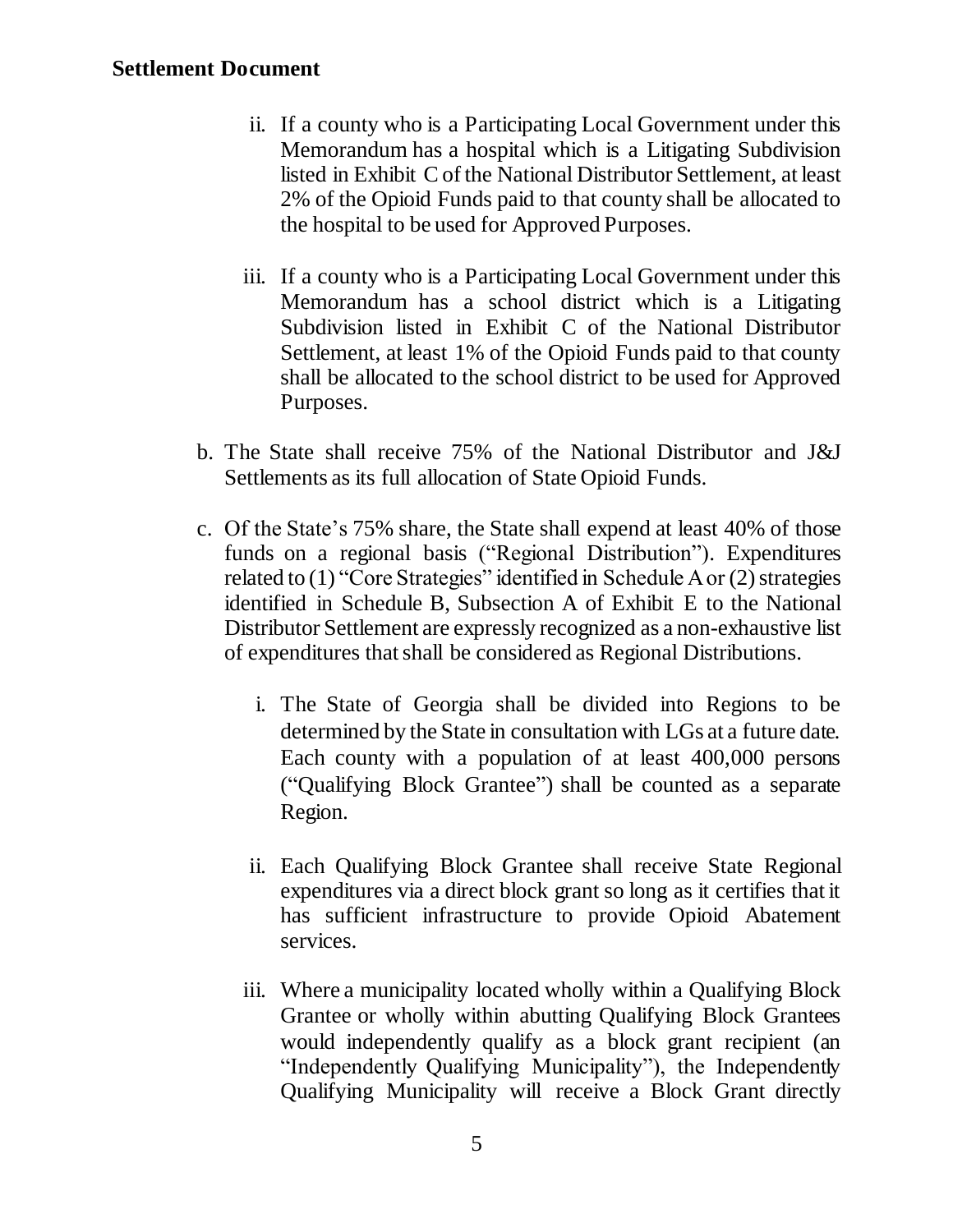payable to the Independently Qualifying Municipality according to the percentages in the allocation model available at [www.opioidnegotiationclass.info](http://www.opioidnegotiationclass.info/) implemented in In re: National Prescription Opiates Litigation, MDL No. 2804 (N.D. Ohio) (the "Negotiation Class Allocation Model").

- iv. The State shall assign initial regional allocation percentages to the Regions based on the allocation model available at [www.opioidnegotiationclass.info](http://www.opioidnegotiationclass.info/) implemented in In re: National Prescription Opiates Litigation, MDL No. 2804 (N.D. Ohio) (the "Negotiation Class Allocation Model"). Every three years, the Trustee shall recalculate the regional allocation percentages to the Regions based upon the following severity metrics: (1) the number of fatal opioid overdoses within the Region; (2) non-addiction treatment morphine milligram equivalents (MME) shipped into the Region; and (3) addiction treatment MME shipped into the Region.
- v. For each Region comprised of multiple Participating Local Governments, Participating Local Governments shall form a Regional Advisory Council of three to seven members, not all of whom may reside in the same County. The Advisory Council shall include at least 1 member of a county board of health from one of the Participating Local Governments in the Region, 1 member of the executive team of a Community Service Board located in the Region, and 1 sheriff (or representative designated by the sheriff) located in the Region.
- vi. The Regional Advisory Councils shall be available to consult with the Government Participation Mechanism and with Participating Local Governments to best determine how funds will be spent for opioid remediation within the established Regions. In every instance the Trustee shall retain final authority over disbursement of the State Opioid Funds.
- IV. Funds to be used for Approved Purposes; Clawback and Recoupment
	- a. With the exception of administrative expenses identified in Section V.b, funds set aside for attorneys' fees and costs for State of Georgia outside counsel, and funds set aside for attorneys' fees for Local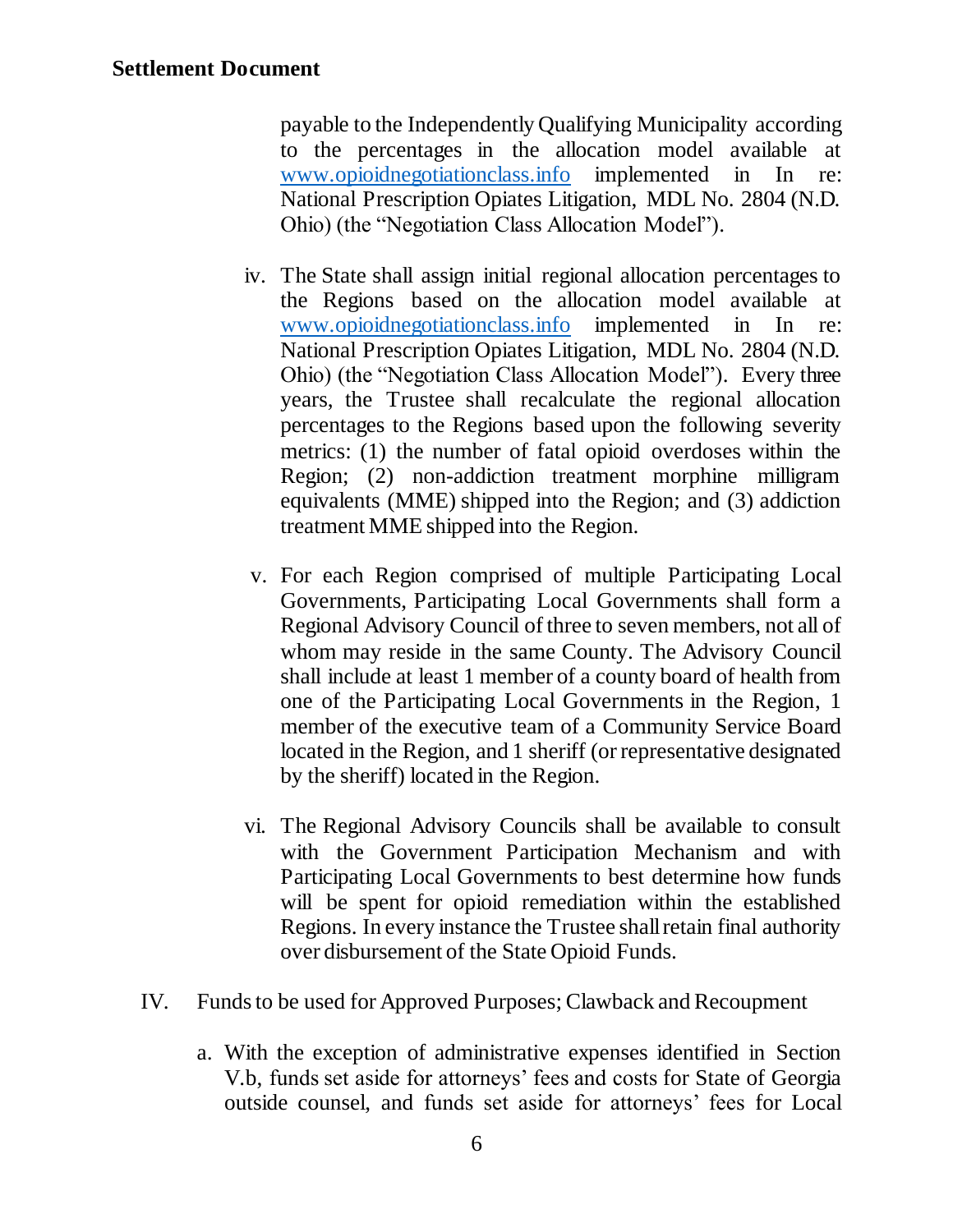Government outside counsel pursuant to Section VII of this Memorandum, State Opioid Funds and Local Government Opioid Funds shall be used for Approved Purposes.

- b. Funds are to primarily (no less than 70 percent) be used for future abatement purposes. Funds used to reimburse the parties for past abatement expenses may not be used to reimburse past Medicaid expenses or any other expense that would be subject to a federal clawback, recoupment, or similar mechanism.
- c. The State and Local Governments shall work cooperatively to ensure the funds are spent within the spirit of this Agreement and the Settlements reached with the Distributors and J&J, and shall further work cooperatively to actively defend the funds from federal clawback and/or recoupment, including, but not limited to, actively participating in any administrative procedure or other case or process related to defense of the funds from federal clawback and/or recoupment. In the event the federal government initiates and successfully claws back any Opioid Funds related to the Settlements, such amounts shall first be deducted from the total disbursements to be made to both the State and Local Governments in the calendar year the clawback claim is successfully made and shall thereafter be deducted from the total disbursements to be made in any subsequent calendar year if necessary. After such deduction, the allocation between the State and Local Governments described in Section IV of this Memorandum shall be applied to the remaining funds for the current calendar year or any subsequent calendar year if applicable. Deduction of amounts from the total disbursements shall include reimbursement of any amounts paid by the State or withheld from amounts due to the State as the result of a clawback and/or recoupment.
- V. Compliance and Reporting
	- a. The Trustee shall provide an up-to-date accounting of payments into or out of the trust and/or its subaccounts upon written request of the State or a Participating Local Government. The State, through the Trustee, shall provide an annual report detailing: (1) the amounts received by the Trust; (2) the allocation of any awards approved, listing the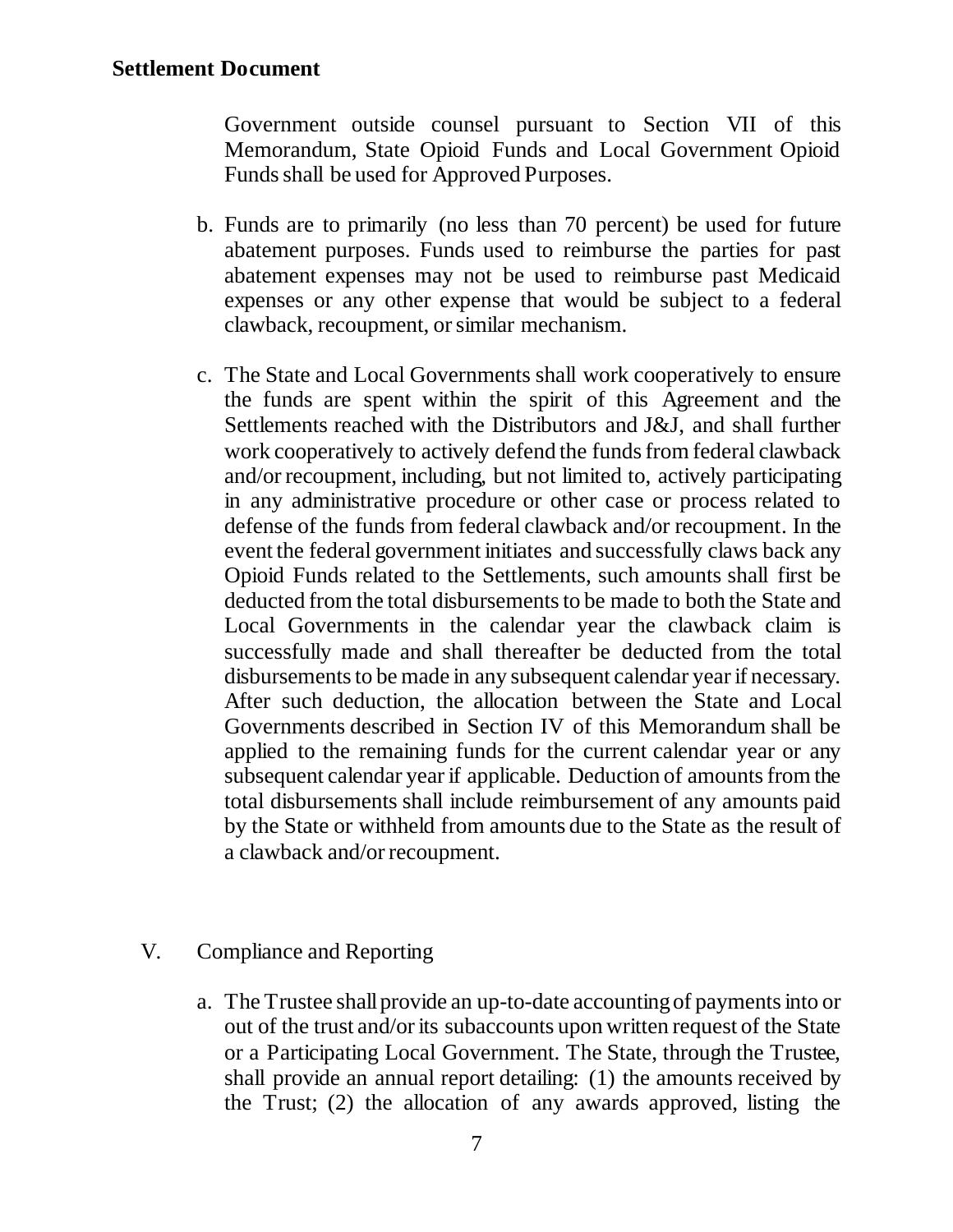recipient, amount awarded, programs funded, and disbursement terms; and (3) the amounts actually disbursed. The Trustee shall also include an assessment of how well resources have been used by the State and the Local Governments and Regions to abate opioid addiction, overdose deaths, and the other consequences of the Opioid Crisis. The State shall publish its annual report and all Regional Advisory Council annual reports on its website.

- b. Expenses of the Trustee shall be deducted first from interest earned on funds held by the Georgia Opioid Crisis Abatement Trust, and then, if necessary, may be deducted from the corpus of State Opioid Funds.
- c. The State shall endeavor to keep such Trustee expenses reasonable in order to maximize the funding available for Opioid Abatement.
- d. Each Regional Advisory Council shall provide a report annually to the Trustee and Government Participation Mechanism detailing: (1) the amount received by each local government within the Region; (2) the allocation of any awards approved, listing the recipient, amount awarded, programs funded, and disbursement terms; and (3) the amounts actually disbursed and approved allocations. Each Participating Local Government within each Region shall provide any information necessary to facilitate such reporting to a single Regional Delegate selected by the Region to provide its annual report.
- e. If the State believes that any Participating Local Government has used funds for a non-approved purpose, it may request in writing the documentation underlying such alleged improper use of funds. If any ten (10) Participating Local Governments believe the State has used funds for a non-approved purpose, they may request jointly in writing the documentation underlying such alleged improper use of funds.
- f. The State and Participating Local Governments may object in writing to the Trustee to an allocation or expenditure on the basis that the allocation or expenditure is inconsistent with Section IV of this Memorandum or violates Section V.c of this Memorandum regarding reasonable expenses of the Trustee.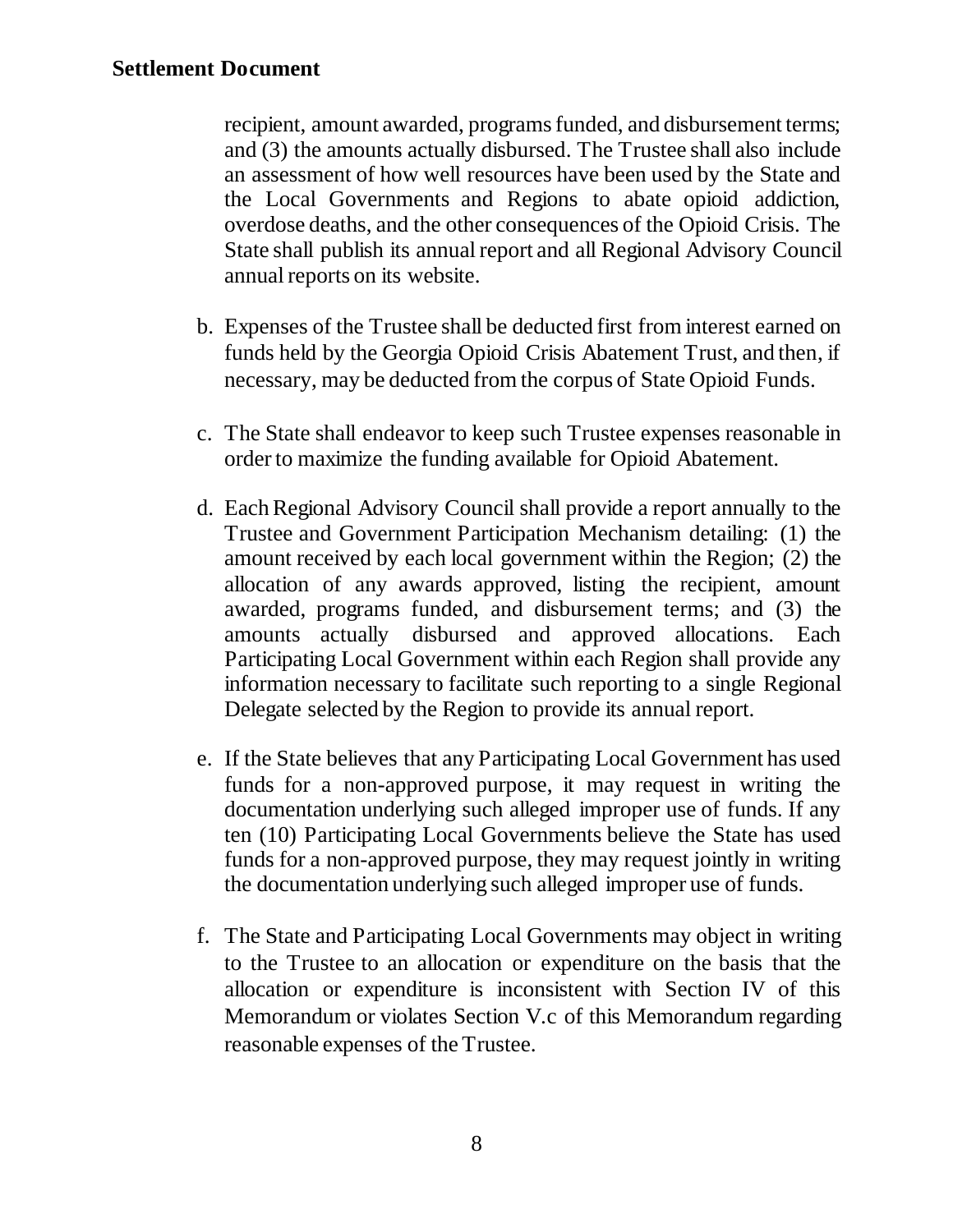- g. Any party to this Memorandum who receives a written request sent pursuant to V.f or V.e shall have 21 days to respond to such request, which may be extended by mutual consent.
- h. A party who makes a written request pursuant to V.f may file an action in the Superior Court of Gwinnett County within one year of its objection seeking a determination as to the validity of the objection.
- i. If, after a written objection made pursuant to V.e, it appears to the State that a Participating Local Government has spent funds on non-approved purposes, the State may seek and obtain an injunction in the Superior Court of Gwinnett County prohibiting the Participating Local Government from spending further funds on non-approved purposes, and to return the monies spent on non-approved purposes. So long as any such action is pending, distribution of any funds to the relevant Participating Local Government shall be suspended and held in trust by the Trustee or national Settlement Administrator and shall only resume after the action is resolved. Once the action is resolved, suspended payments to the Participating Local Government shall resume, less any amounts ordered returned that have not yet been returned as of the date of the resumption of suspended payments.
- j. Attorney's fees and costs are not recoverable in actions brought under this Section.
- VI. Litigation Bar
	- a. This Memorandum of Understanding is designed to maximize the funds that the State and LGs receive to address an extraordinary crisis. It is the expectation of the Parties that once this Memorandum is executed and the Opioid Settlements are finalized, the Parties will proceed to execute releases of existing claims against the Released Entities. In the event the State of Georgia and the Participating Local Governments proceed forward, execute said releases, and release the Released Parties from all future liability, their entitlement to funds under the terms of the Opioid Settlements could be significantly delayed or subject to suspension or offsets if a currently litigating or later-litigating local government maintains or assert claims against the Released Entities. This would be detrimental to the State of Georgia's and the LG's opioid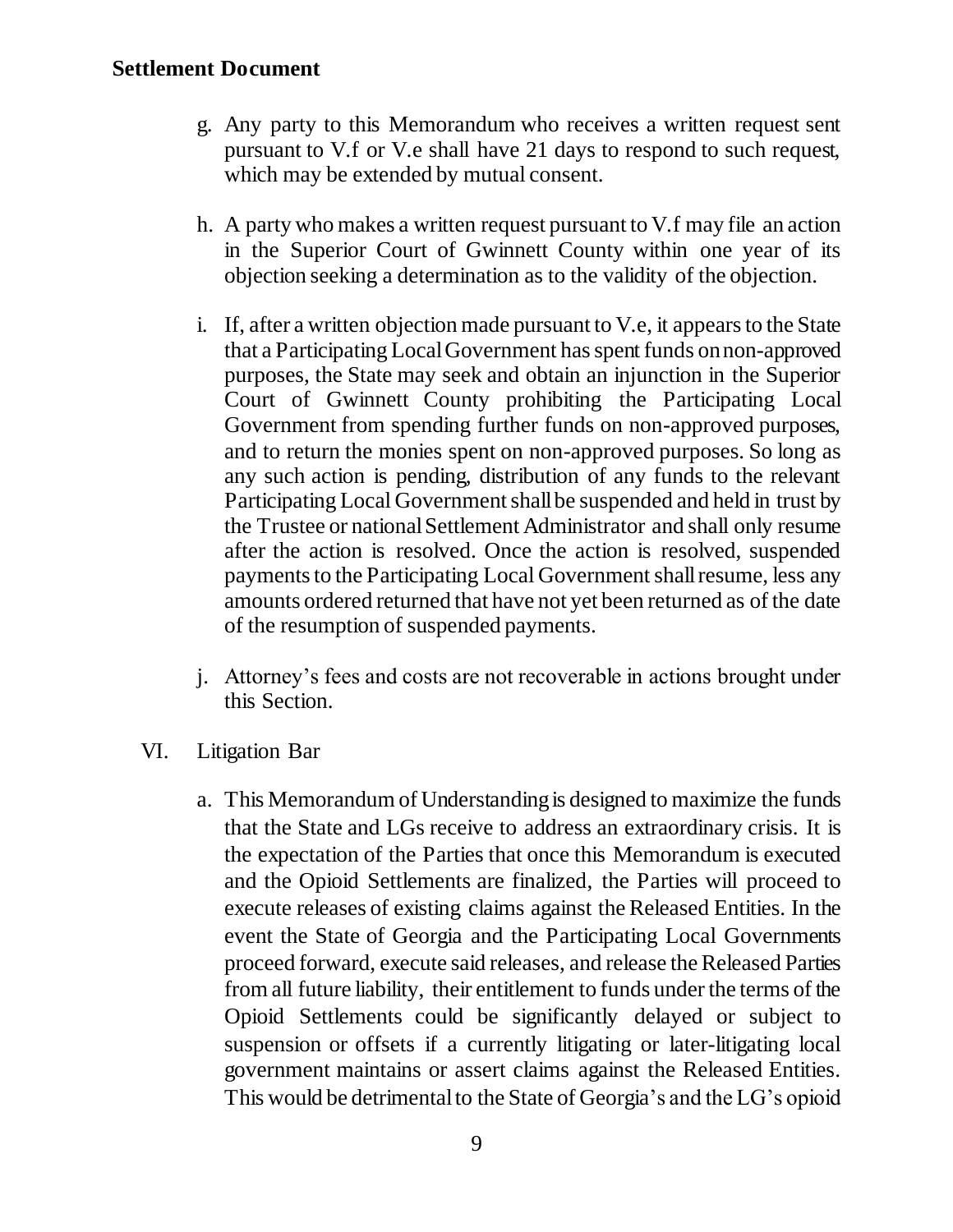abatement efforts, and delay or reduce the help provided to Georgia's citizens.

- b. Therefore, it is understood between the parties to this agreement that upon execution of the Settlements with the Released Entities, that legislative action will be necessary, as it constitutes the most efficient and effective means to ensure the maximum amount of funds are made available to abate the opioid epidemic in Georgia without unnecessary delay.
- c. The Parties shall, as soon as practicable, submit draft legislation to the General Assembly that shall impose a Litigation Bar. A Litigation Bar is a law that either (1) imposes a direct bar preventing Subdivisions from maintaining Released Claims against Released entities or (2) gives the State the exclusive authority to bring, maintain and resolve Released Claims (as defined in Section I.GGG of the Distributors Settlement Agreement or Section I.60 of the Janssen Settlement Agreement) against Released Entities (as that term is defined by Section I.HHH of the Distributors Settlement Agreement or Section I.61 of the Janssen Settlement Agreement) on behalf of any Subdivision and which has the effect of barring all Released Claims by such Subdivision. The Litigation Bar shall include a requirement that any Released Claims brought by such Subdivision are dismissed by the court in which the claims(s) was (were) brought. The term "Subdivision" shall be defined so as to meet the requirements of the term "Bar" as it is defined both in Definition I of the National Distributor Settlement and Definition 9 of the J&J Agreement.
- d. Participating Local Governments shall make active efforts to pass a Litigation Bar. To that end, within 30 days of this Memorandum, Participating Local Governments shall form a Legislative Advocacy Committee consisting of 8 total members. The committee shall be comprised of:
	- i. Four members appointed by the Georgia Municipal Association, two of whom shall be members of the Republican Party and two of whom shall be members of the Democratic Party;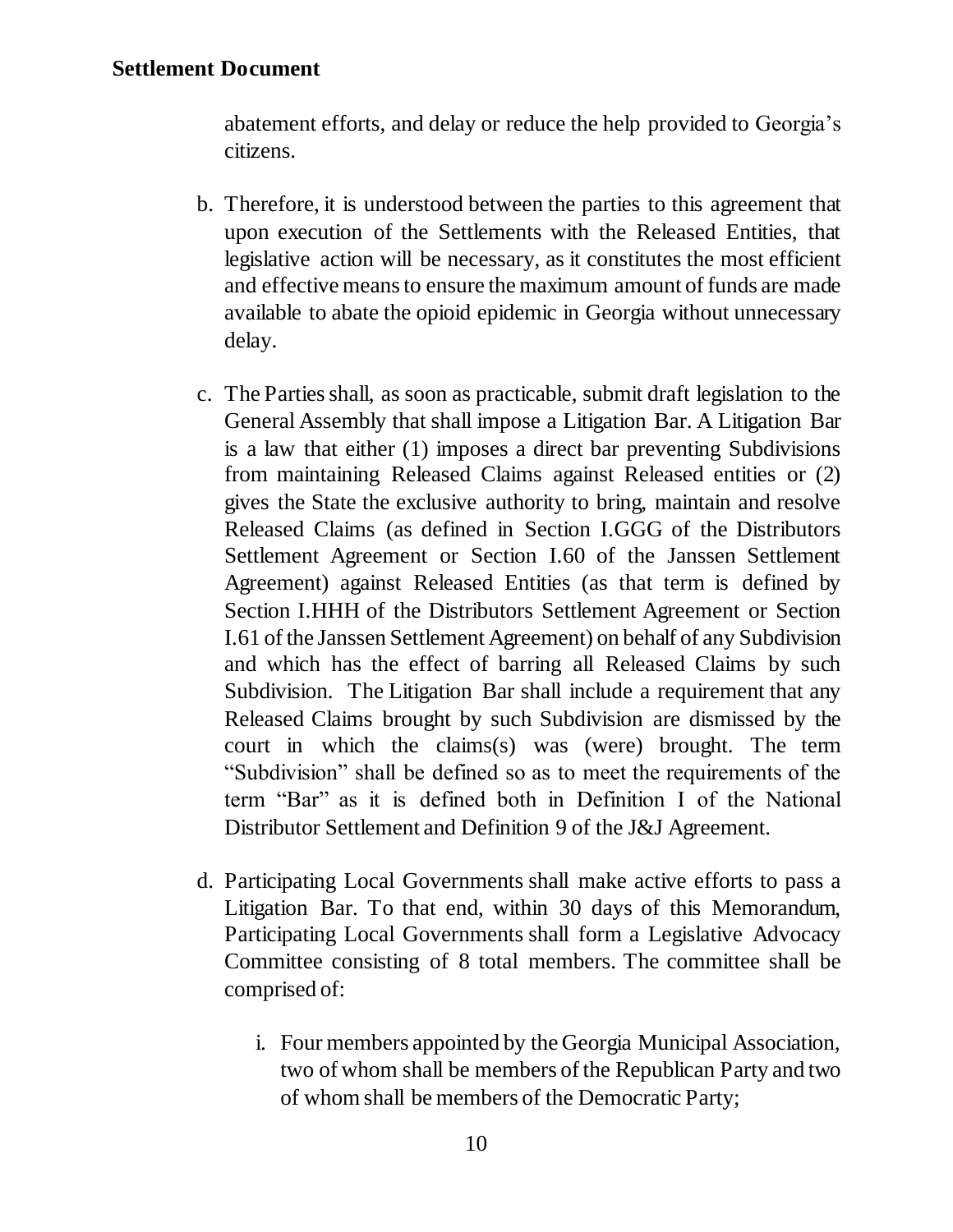- ii. Four members appointed by the Association of County Commissioners of Georgia, two of whom shall be members of the Republican Party and two of whom shall be members of the Democratic Party.
- iii. Members of the Legislative Advocacy Committee shall have the skills, time, expertise, and willingness to affirmatively plan, support and participate in all manner of advocacy in support of passage of a Litigation Bar.
- iv. "Active efforts to pass a Litigation Bar" shall at a minimum include attending committee hearings on proposed Litigation Bar legislation; testifying in favor of such legislation at any hearings; engaging in press appearances in favor of Litigation Bar; attending biweekly meetings of the Legislative Advocacy Committee during each month for which the General Assembly is in session (special or regular); and lobbying members of the General Assembly and of local government entities or organizations to encourage passage of the Litigation Bar.
- e. The LGs specifically agree to comply with and support all reasonable requests directed toward obtaining passage of the Litigation Bar from the Attorney General or any other party.
- f. This Memorandum is specifically conditioned on the passage of a Litigation Bar by the General Assembly and its approval by the Governor.
- g. The Litigation Bar shall be both retroactive and prospective, and shall cut off all current and future litigation against the Released Entities. The Litigation Bar shall only apply to Released Entities and Released Claims, and shall not apply in any way to claims or entities not otherwise released in the Opioid Settlements. For the avoidance of doubt, the Litigation Bar shall not apply to any remaining claims or causes of action pending in *In re Opiate Litigation* MDL 2804 against non-settling Defendants, or to any remaining claims or causes of action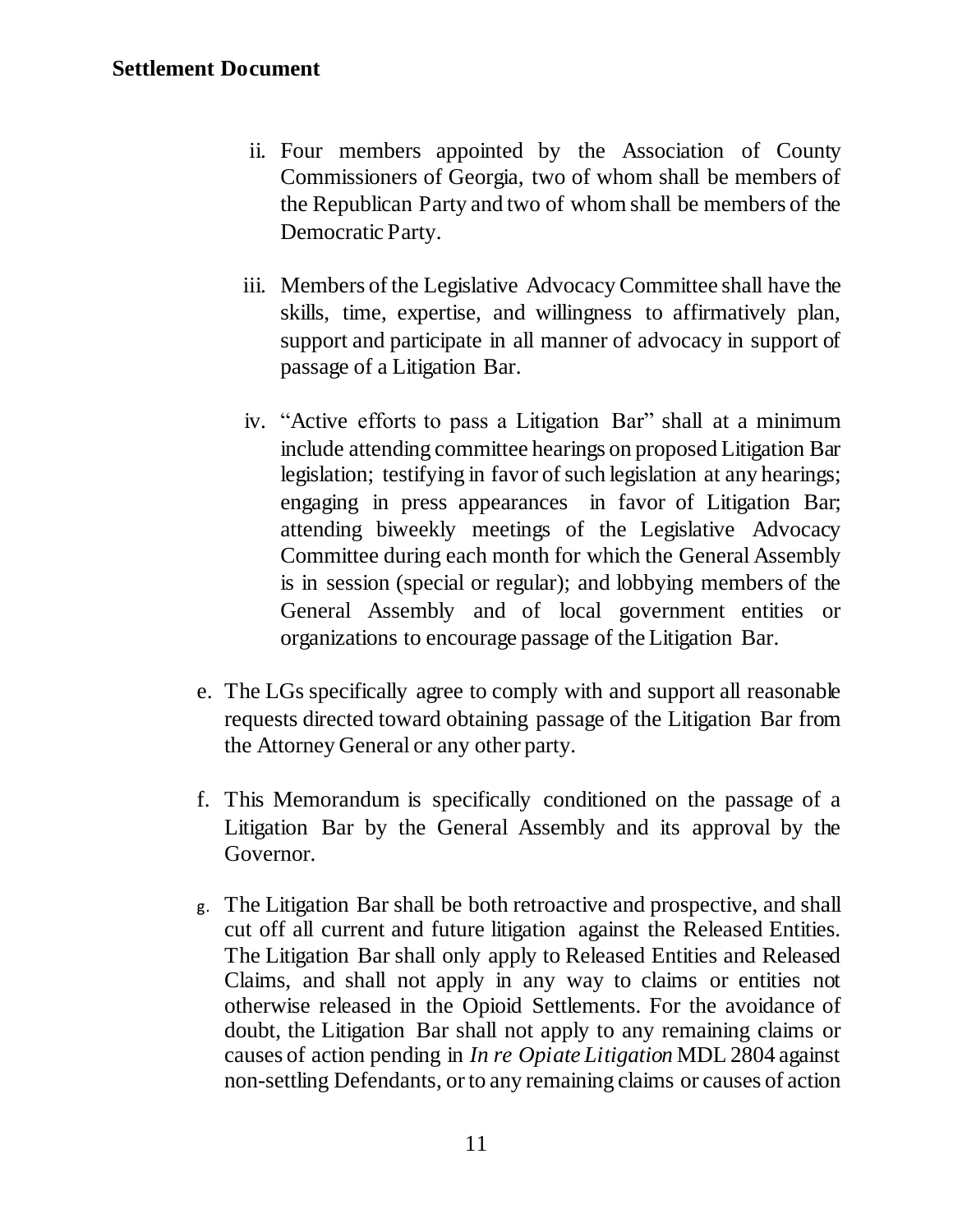pending in State of Georgia v. Teva Pharmaceutical Industries, LTD, et al., Case No. 19-A-00060-2 against non-settling Defendants.

- h. The Parties shall jointly endeavor to take all other steps necessary to release all outstanding Released Claims against the Released Parties and to obtain the Litigation Bar described in Section VI above and Exhibit 2 below concerning the parties to the National Distributor and J&J Settlements so long as this Memorandum of Understanding is in effect.
- i. The Parties shall endeavor and use their best affirmative efforts to obtain passage of the Litigation Bar in the next chronological session of the General Assembly, whether a special session or general session, and shall continue to endeavor and use their best affirmative efforts to obtain passage of the Litigation Bar until the General Assembly passes the same and it is approved by the Governor. In the event a Litigation Bar is not enacted into law by July 15, 2023, this Memorandum is null and void.
- j. It is understood by the parties to this Memorandum that the use of a Litigation Bar as contemplated in this section should not be deemed as precedent setting for future settlements in this litigation or in future litigations.
- k. Within 14 days of sign on by LG Counsel, the State shall provide proposed language for a Litigation Bar to the LGs, including language to implement the terms outlined herein and to otherwise satisfy the legislative requirements under the Georgia Constitution. The LGs shall have 15 days thereafter to provide a unified response to the State's proposed language, and the State may respond thereto. The Parties shall then work to attempt to reach final proposed language for a Litigation Bar. If such agreement is reached, it shall be incorporated herein to this Memorandum as Exhibit 2. In the event the LGs do not provide a response to the State's proposed language as provided, then the proposed language of the State shall become the language of the Litigation Bar and shall be incorporated herein to this Memorandum as Exhibit 2. In the event the parties do not reach agreement as to final language for a Litigation Bar by November 4, 2021, this Memorandum becomes null and void. The Parties' obligations under this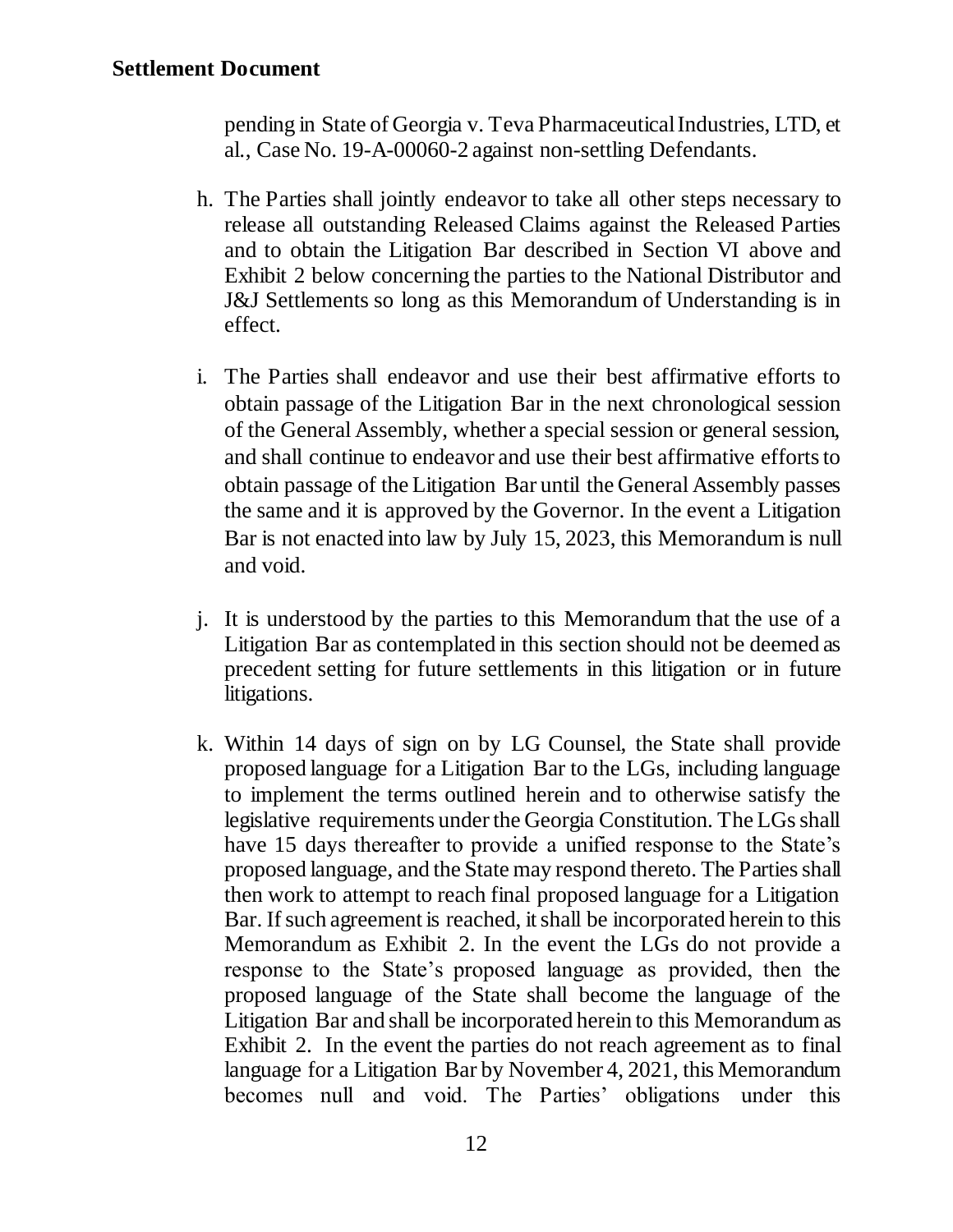Memorandum concerning a Litigation Bar, including but not limited to their obligations to make active efforts to pass the Litigation Bar, shall attach to any language incorporated herein to this Memorandum as Exhibit 2.

- VII. Attorney's Fees; Costs and Expenses
	- a. Consistent with Exhibit R, section I(R) of the Distributor Settlement Agreement, a Local Government Cost and Fee Fund ("LGCFF") will be created to resolve Local Government attorney fee and litigation expense obligations with contingency fee counsel who filed opioid lawsuits by September 1, 2020 and who:
		- i. Represent Participating Local Governments who are eligible for direct payments under Section III.a. of this Memorandum; or
		- ii. by agreement amongst Participating General Purpose Governments (as that term is defined in the Distributor Settlement) are determined to be eligible for reimbursement of fees and costs. Any such agreements under this Section shall be documented between counsel for Participating General Purpose Governments and the counsel who are determined to be eligible.
	- b. Any contingency-fee counsel retained by Participating Local Governments who are eligible for direct payments under Section III.a. of this Memorandum must seek recovery from the Contingency Fee Fund established in the National Settlement.
	- c. The amount of the LGCFF shall be equal to 15% of Participating Local Governments' 25% share under this Memorandum. No portion of the State's share shall be used for the LGCFF or in any other way to fund any Participating Local Government's attorney's fees and costs.
	- d. Under no circumstances may counsel collect more for its work on behalf of a Participating Local Government than it would under its contingency agreement with that Participating Local Government.
	- e. The amount and timing for the payments to counsel under this Memorandum shall be consistent with the percentages and timing set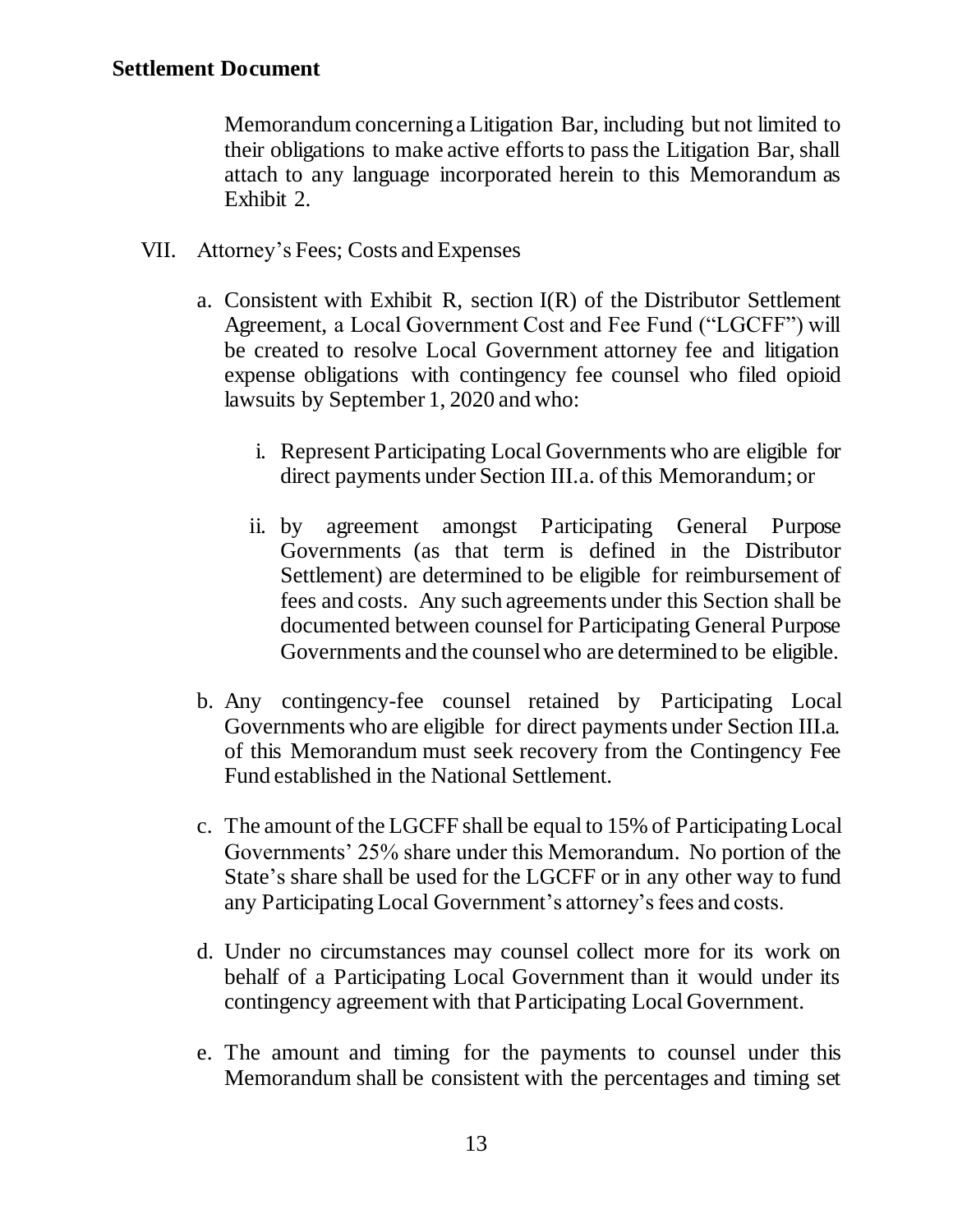forth in Exhibit R  $\S$  (II) (A) (1) of the Distributor Settlement Agreement and Exhibit R  $\S$  (II) (A) (1) of the Janssen Settlement Agreement.

- f. Any funds remaining in the LGCFF beyond what is required to pay contingency counsels' fees and expenses for Local Governments who are eligible for direct payments under Section III.a. of this Memorandum shall revert to the Participating Local Government fund to be used for Approved Purposes as set forth in this agreement.
- g. State outside counsel shall be compensated pursuant to separate agreement between the State and its outside counsel.
- VIII. Future Agreements and Negotiations
	- a. Nothing in this Memorandum of Understanding shall bind the parties concerning any future Opioid Settlements other than the ones expressly contemplated in (1) this Agreement or (2) any amendments to this Agreement made pursuant to Section IX.B. Other than those Released Entities who are parties to the above-referenced Settlement Agreements, the parties are free to engage in settlement negotiations with any Opioid Defendants without prior consent or participation of any other party to this agreement.
	- b. The Parties shall endeavor, insofar as is reasonably practicable, to keep each other apprised of future negotiations concerning future Opioid Settlements. Nothing in this provision shall require the parties to violate any duty, obligation, or promise of confidentiality, non-disclosure agreement, common interest agreement, court order concerning nondisclosure, or similar non-disclosure obligation concerning negotiations regarding future Opioid Settlements. For the avoidance of doubt, LGs shall not be required to disclose, among other things, any information relating to negotiations between groups of local governments and Opioid Defendants, and the State shall not be required to disclose, among other things, any information relating to negotiations between States or groups of States and Opioid Defendants.
- IX. Miscellaneous
	- a. This Memorandum of Understanding shall be governed by Georgia law.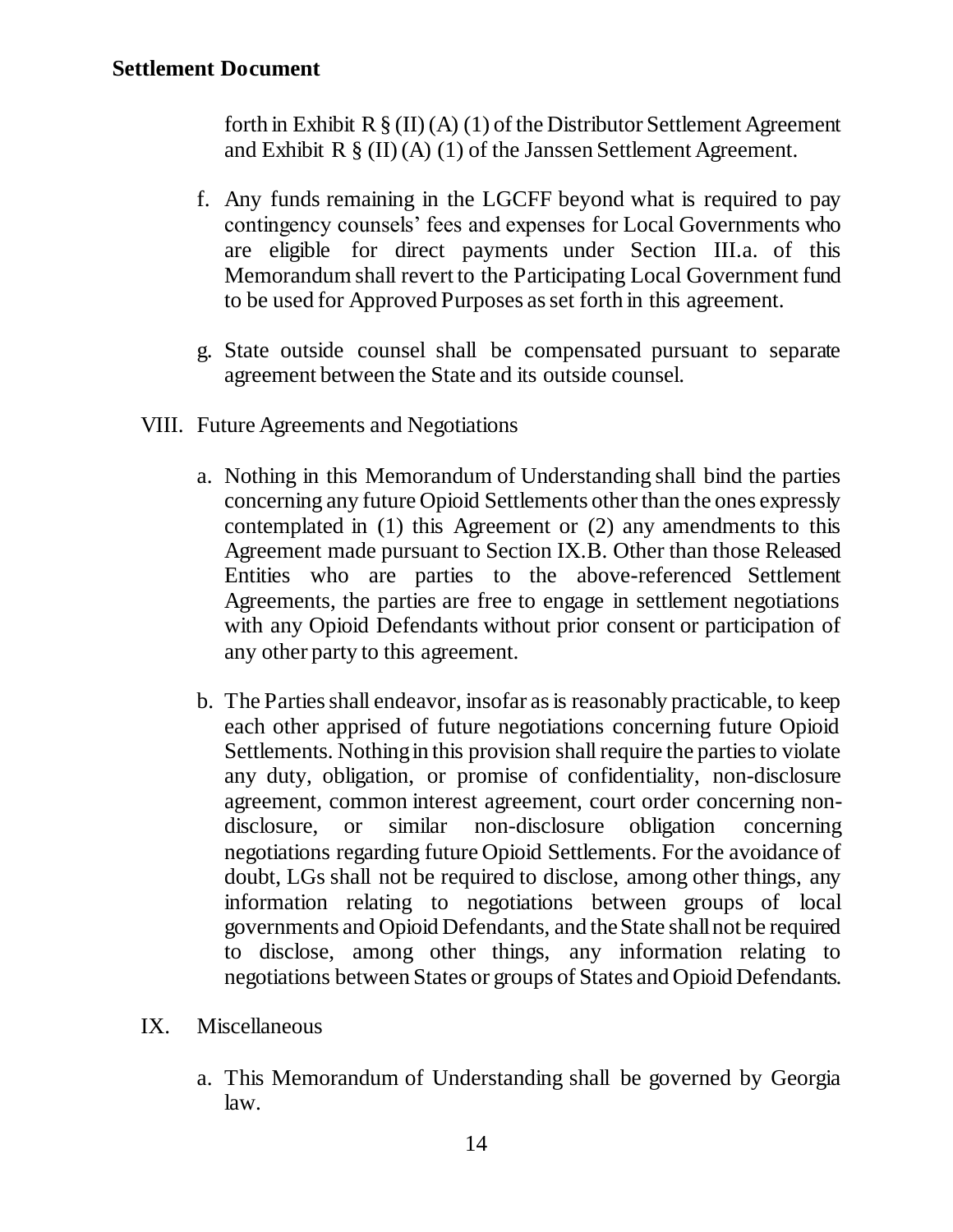- b. The parties may make amendments to this agreement as necessary. Amendments shall be in writing and shall require the written consent of all parties to this Memorandum of Understanding.
- c. Jurisdiction and venue regarding any disputes between or among the parties to this Memorandum of Understanding concerning this agreement or the interpretation thereof shall lie in the Superior Court of Gwinnett County, Georgia.
- d. This Memorandum of Understanding terminates with respect to the National Distributor or J&J Settlements, or both, in the event the State elects not to join such Settlements.
- e. This Memorandum of Understanding terminates automatically with respect to National Distributor or J&J Settlements, or both, in the event such Settlement(s) is / are terminated by the parties to them.
- f. By entering into this Memorandum, a local government agrees to participate in both the National Distributor and J&J Settlements.
- g. If any Local Government identified in the attached list of clients elects not to enter into in this Memorandum, or not to participate in the National Distributor Settlement and J&J Settlements, this Memorandum is voidable by the State.

\* \* \* \* \*

### ATTACHED EXHIBITS:

- EXHIBIT 1: ACKNOWLEDGEMENT AND AGREEMENT TO BE BOUND TO MEMORANDUM OF UNDERSTANDING
- EXHIBIT 2: AGREED LITIGATION BAR LANGUAGE
- EXHIBIT 3: OUTSIDE COUNSEL RECOMMENDATION
- EXHIBIT 4: DISTRIBUTOR PARTICIPATION AGREEMENT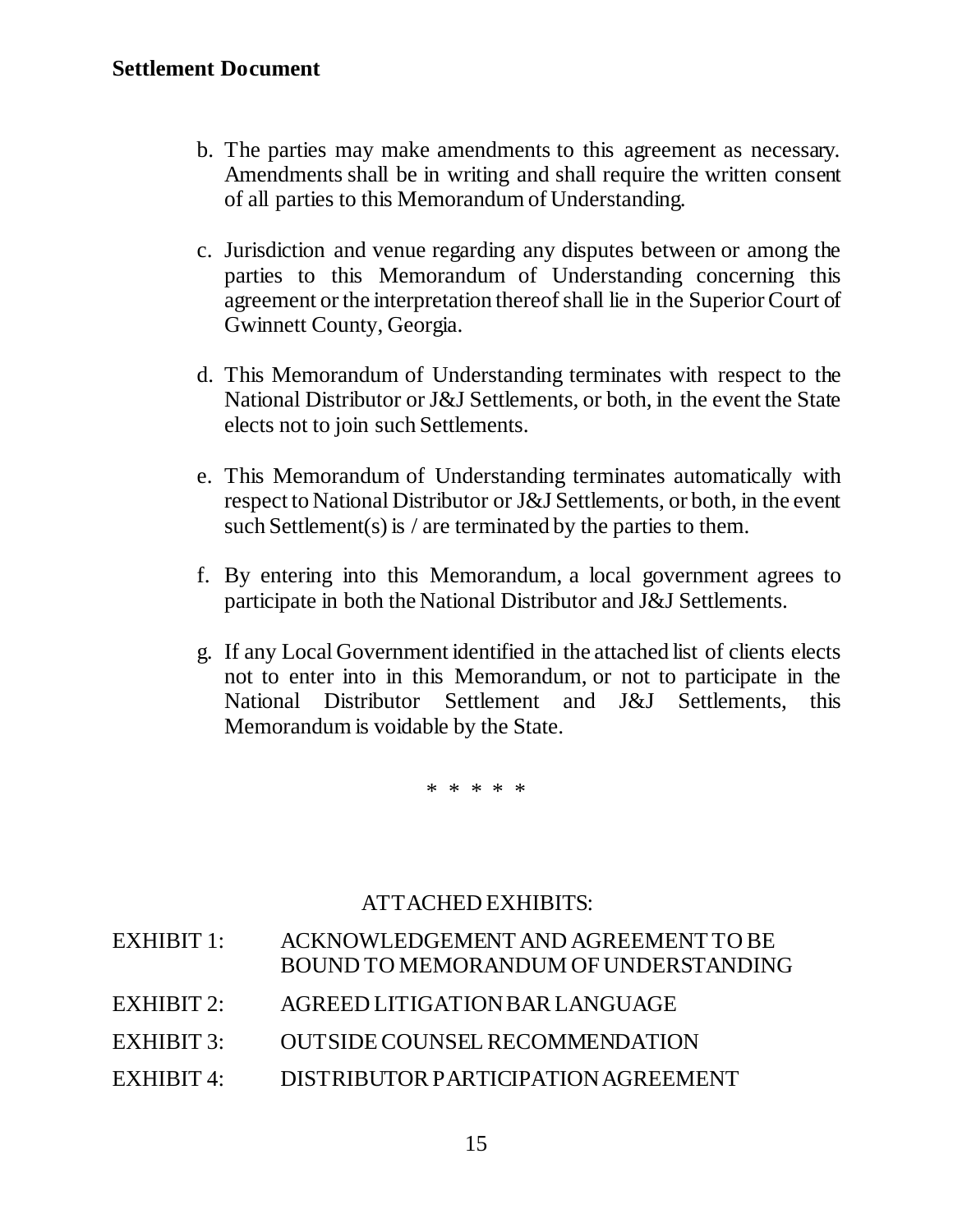EXHIBIT 5: J&J PARTICIPATION AGREEMENT

# **EXHIBIT 1**

### **ACKNOWLEDGEMENT AND AGREEMENT TO BE BOUND BY MEMORANDUM OF UNDERSTANDING**

WHEREFORE, the undersigned, as a duly-appointed representative of the below-referenced entity, acknowledges the following:

- \_\_\_\_\_\_\_\_\_\_\_\_\_\_\_\_\_\_\_\_\_\_ [NAME OF ENTITY] has received the State of Georgia and Local Governments: Memorandum of Understanding Concerning National Distributor and Johnson & Johnson Opioid Settlements.
- The undersigned is a duly-appointed representative of \_\_\_\_\_\_\_\_\_\_\_\_\_\_\_\_\_\_\_\_ [NAME OF ENTITY], and has the authority to execute this document and bind [NAME OF ENTITY] to the Memorandum of Understanding.
- $\Box$  [NAME OF ENTITY] is either represented by legal counsel, or has the ability to obtain advice from legal counsel,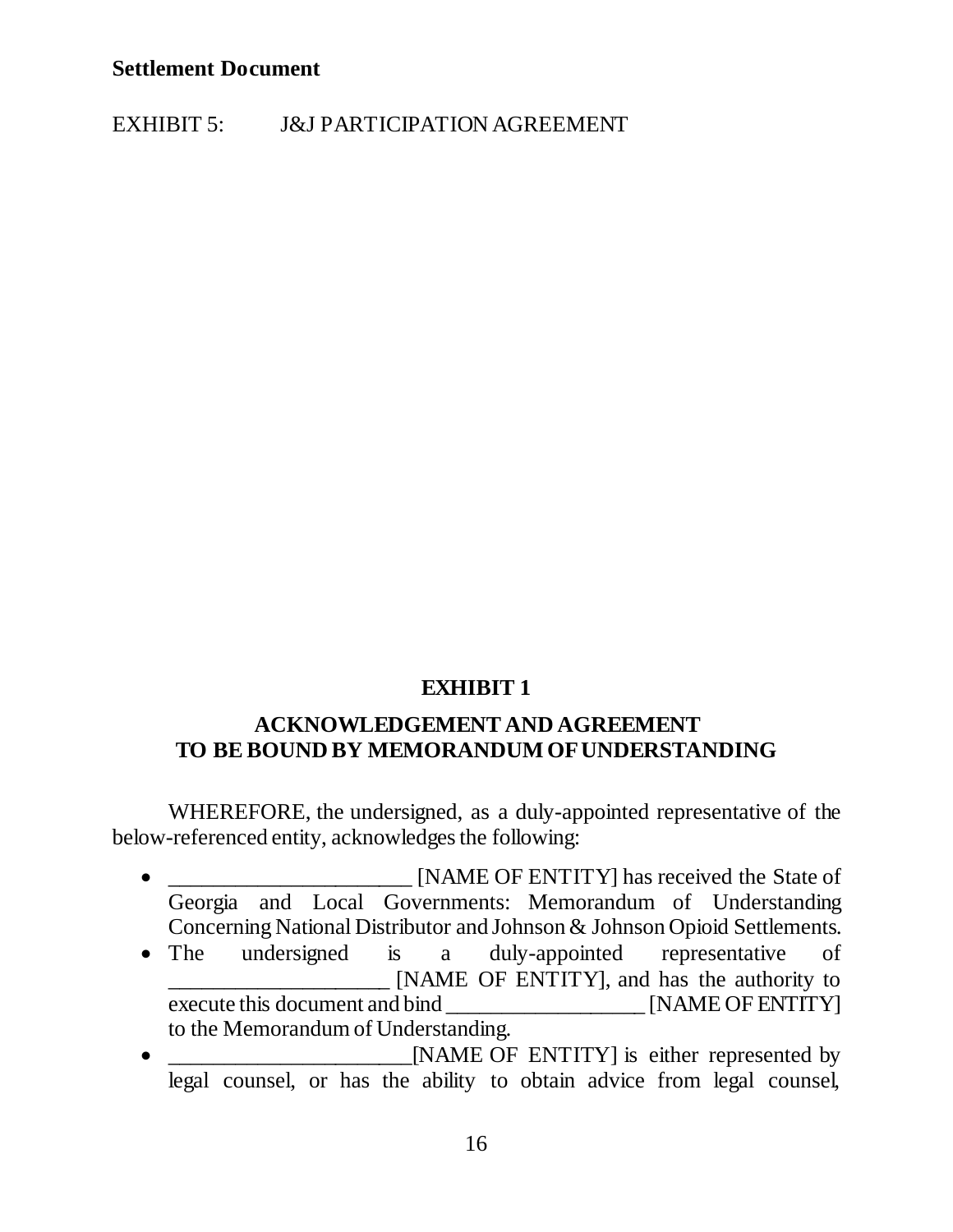concerning the contents and implication of the Memorandum of Understanding.

- The undersigned, on behalf of \_\_\_\_\_\_\_\_\_\_\_\_\_\_\_\_\_\_\_\_\_\_\_\_\_ [NAME OF ENTITY], understands and acknowledges the terms of the Memorandum of Understanding, and \_\_\_\_\_\_\_\_\_\_\_\_\_\_\_\_\_\_\_\_\_\_\_ [NAME OF ENTITY] agrees to be bound by its terms.
- No party is under duress or undue influence.

 $\sqrt{s}$ /

| Name          |  |  |
|---------------|--|--|
| Title         |  |  |
| Date          |  |  |
| <b>Entity</b> |  |  |

# **EXHIBIT 2 AGREED LITIGATION BAR LANGUAGE**

### A BILL TO BE ENTITLED

### AN ACT

To authorize, under certain circumstances, a litigation bar of certain Statewide Opioid Litigation or claims for damages as a result of the Opioid Crisis on behalf of the State of Georgia, its Departments, Agencies, and Instrumentalities, any political subdivision of the State, municipal corporations, authorities, sheriffs, county and municipal officers, or any other governmental or municipal entity which has or may make a claim for damages as a result of the Opioid Crisis; and for other purposes.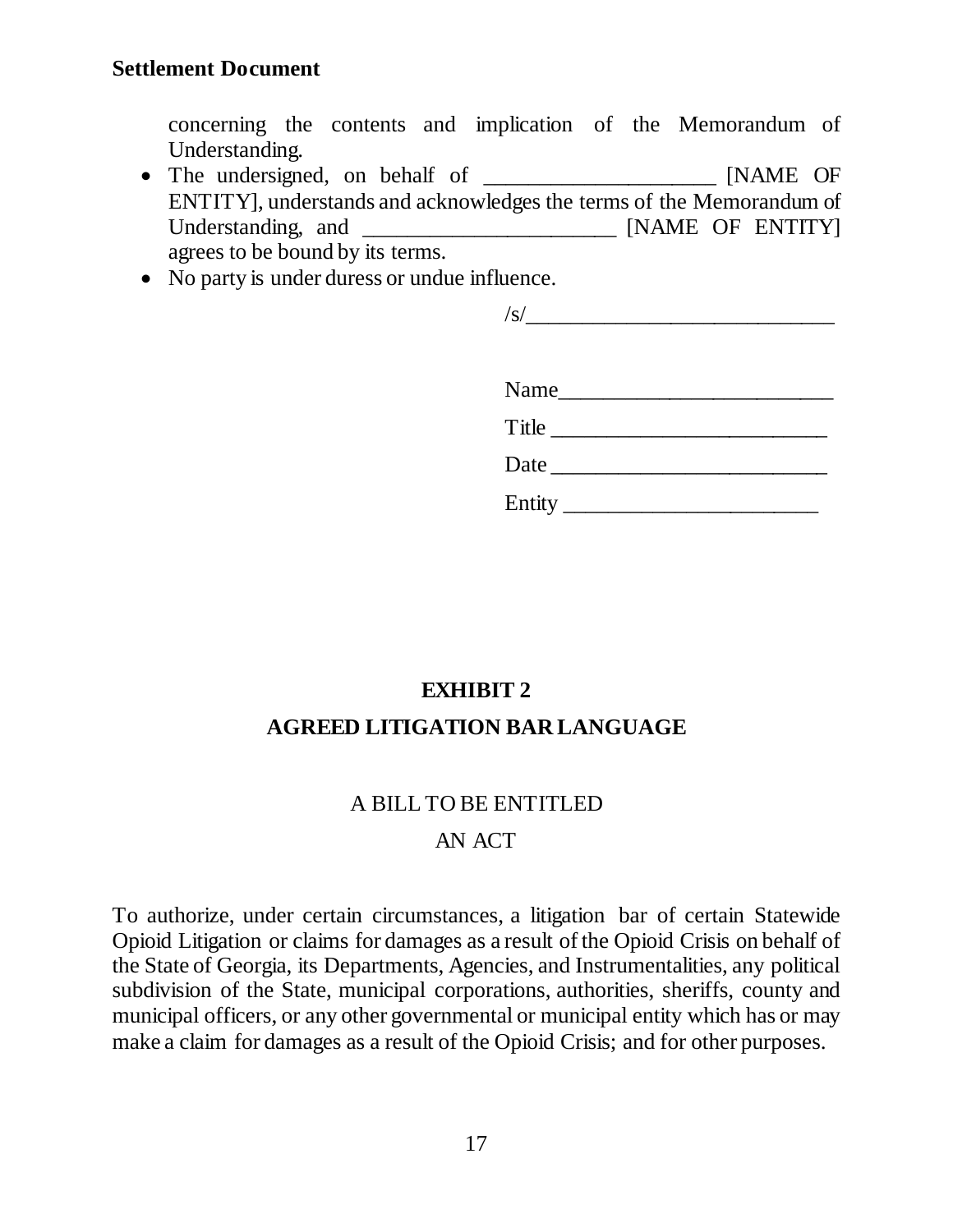# BE IT ENACTED BY THE GENERAL ASSEMBLY OF GEORGIA:

# SECTION 1.

Chapter 13 of Title 10 of the Official Code of Georgia Annotated is amended by creating a new Code Chapter which shall read as follows:

CHAPTER 13B

STATEWIDE OPIOID SETTLEMENT

SECTION 2.

§ 10-13B-1 Legislative findings and purpose

The General Assembly finds as follows:

(1) There is an opioid epidemic occurring in the United States, and Georgia has been greatly impacted;

(2) Statewide coordination surrounding and managing opioid addiction and related disorders is critical to the health and safety of all Georgians;

(3) Funding is needed in Georgia for, among other things, prevention and treatment of opioid addiction and related disorders; providing resources to law enforcement agencies to address the opioid crisis; increasing the number of professionals who provide treatment for opioid addiction; educating medical professionals regarding the safe and effective prescribing of, and then tapering off of, opioids; and treatment and prevention of opioid use disorder in incarcerated populations;

(4) It is imperative Georgia receive the full amount of any opioid settlement, and in order to do so the State of Georgia must be able to release claims for all public bodies and instrumentalities in the State of Georgia;

(5) While local governments generally have the authority to pursue and litigate claims against business and individuals to protect their own interests, in certain limited circumstances involving particular industries, the interests of the State as a whole are best served by having a unified settlement structure that benefits both the State and its local governments and brings full and complete closure to the claims that were asserted or could have been asserted and maximizes the State and local governments' potential recovery to address this extraordinary crisis.

SECTION 3

§ 10-13B-2 Definitions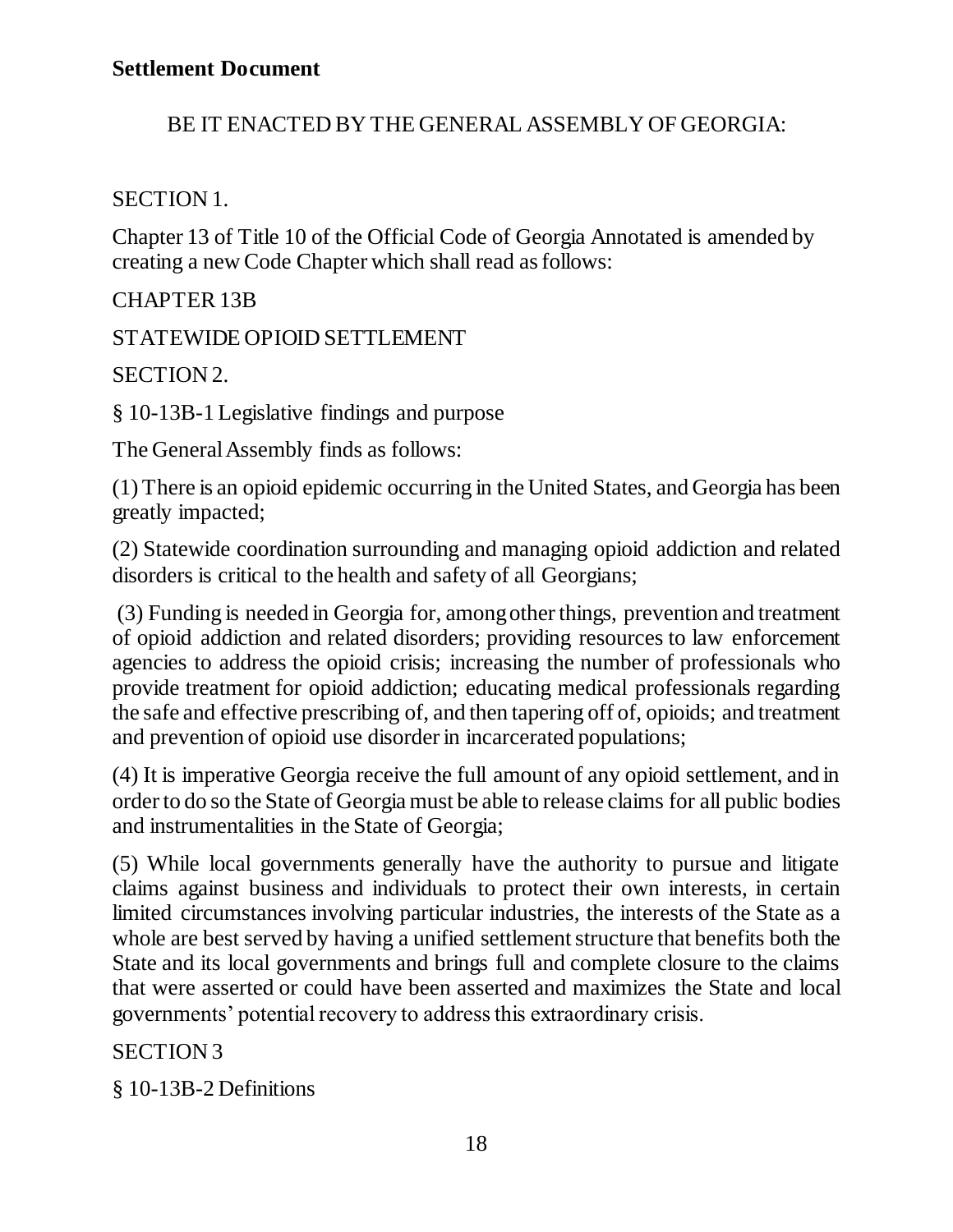As used in this Chapter the following definitions shall apply:

(1) "Governmental Entity" means:

(A) this state and each of its departments, agencies, divisions, boards, commissions, authorities, instrumentalities; and

(B) a political subdivision or creation of this state, including a county, municipality, special district, school district, community service board, authority, any county or state officeholder and any other public officeholder or public entity which has asserted or could assert a claim for damages as a result of the manufacture, marketing, sale, dispensing, or distribution of opioids.

(2) "Released Claim" means a claim by a Governmental Entity that has been or could have been released under a statewide opioid settlement agreement.

(3) "Released Entity" means an entity against which a claim has been released under a statewide opioid settlement agreement.

(4) "Statewide Opioid Settlement Agreement" means:

(A) any settlement agreement and related documents entered into by this State through the Attorney General with opioid manufacturers, distributors, retailers, labelers, marketers, pharmacies or other entities concerning the use or prescription of opioid products; and

(B) which relates to illegal or tortious conduct in the manufacturing, marketing, promotion, sale, distribution, or dispensing of opioids; and

(C) which was entered into by the State on or after March 31, 2021; and

(D) which provides a mechanism which permits Governmental Entities to join into such settlement agreement; and

(E) which is the subject of a memorandum of understanding or similar agreement entered into by both the Attorney General and at least sixty five percent (65%) of the Governmental Entities which have active and pending litigation against the Released Entity or Entities identified in the settlement agreement as of the date when Governmental Entities are first permitted to join such settlement agreement.

# SECTION 4

§ 10-13B-3 Entry into a Statewide Opioid Settlement Agreement With Sufficient Georgia Governmental Entity Support Shall Serve to Resolve All Past, Present and Future Opioid Legal Claims of All Georgia Governmental Entities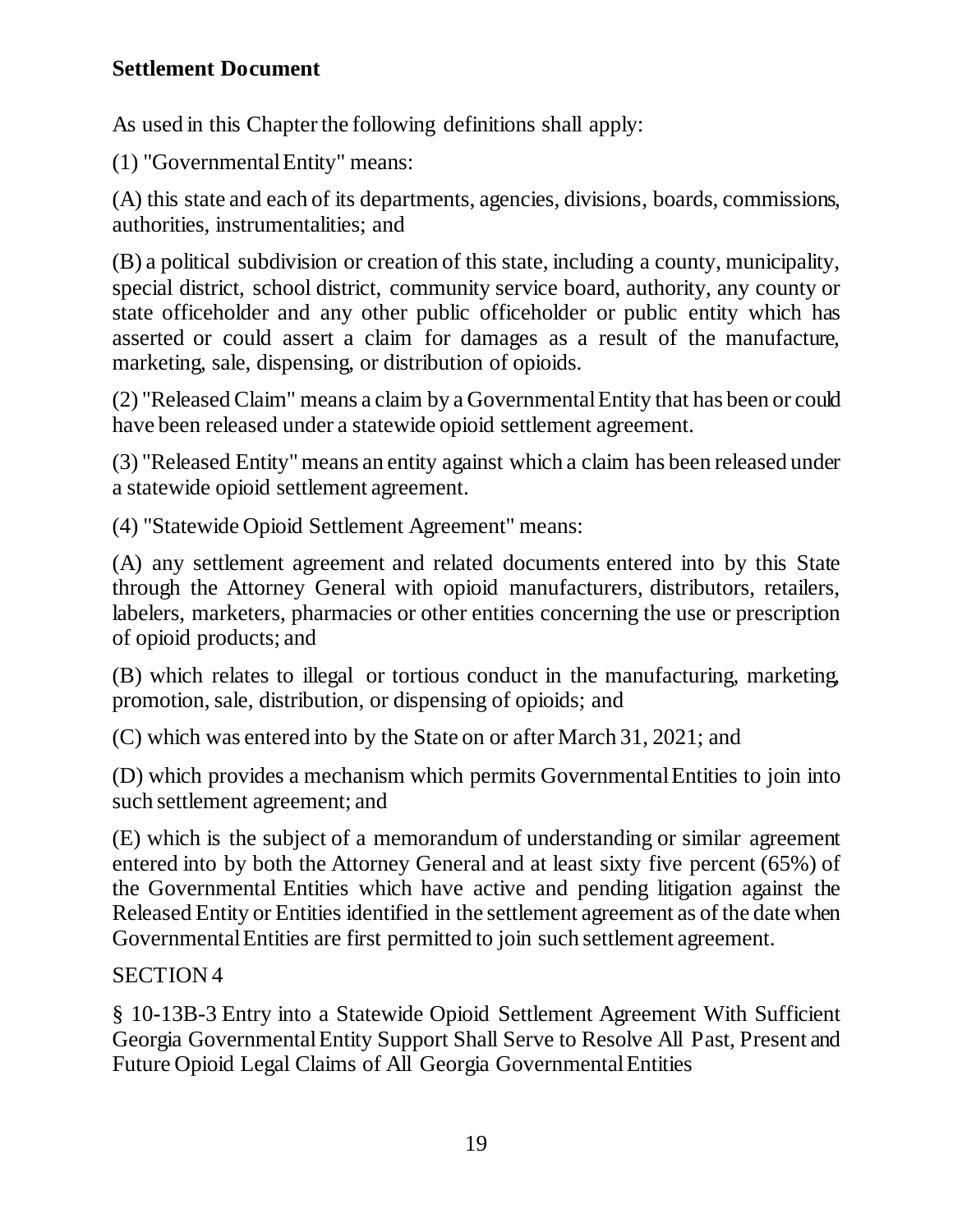Entry into a Statewide Opioid Settlement Agreement shall serve to bar any and all past, present or future claims on behalf of any Governmental Entity seeking to recover against any business or person that is a Released Entity under the terms of the relevant settlement. Such bar shall apply to any and all Released Claims or suits by any Governmental Entity created by or pursuant to an Act of the General Assembly or the Constitution, or any department, agency, or authority thereof, for damages, abatement, injunctive or any other relief. No such claim barred by this code section shall be brought, threatened, asserted or pursued in any way in any court and any such claim shall be dismissed by the court in which the claim is brought.

The bar shall become active and effective upon the filing of a Consent Order by the State of Georgia which attests to and shows that a Statewide Opioid Settlement Agreement has been reached, and that the parameters of this Act have been met.

# **EXHIBIT 3 OUTSIDE COUNSEL RECOMMENDATION [INSERT EXECUTED PORTION OF THE BELOW]**

#### \* \* \* \* \*

WHEREFORE, PREMISES CONSIDERED, each of the undersigned has attached a complete list of all LG entities that they represent. As counsel for their respective clients, the undersigned acknowledge that they were active participants in the formation of this Memorandum, were not subject to duress or undue influence, and acknowledge and agree that the execution of this Memorandum, and participation in the National Distributor Settlement and the J&J Settlement is in the best interest of their clients.

Therefore, in compliance with all ethical obligations owed to their clients, the undersigned agree to recommend execution of this Memorandum and full participation in the National Distributor and J&J Settlements to each of their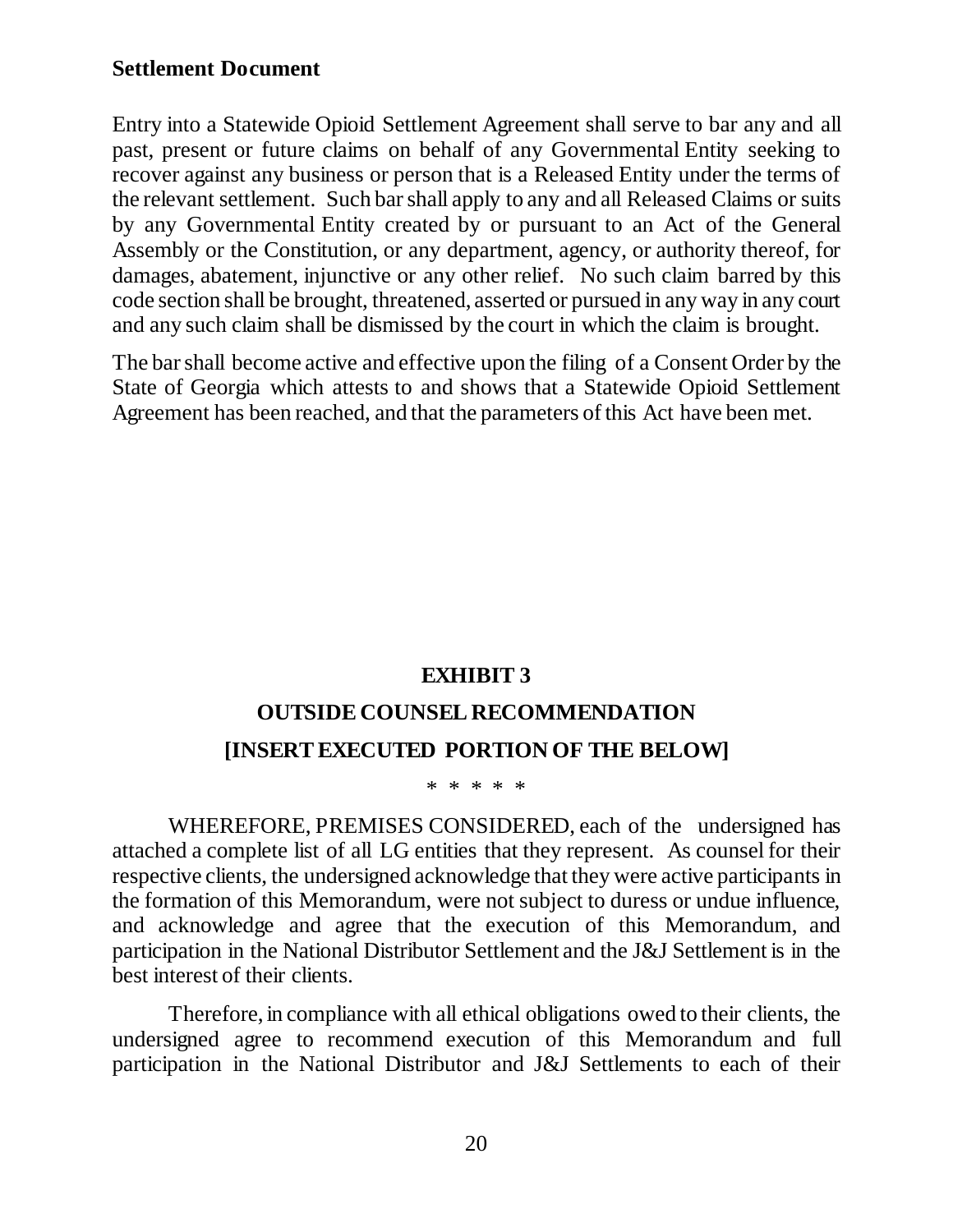respective clients and move immediately to obtain from their respective clients execution of this Memorandum.

\_\_\_\_\_\_\_\_\_\_\_\_\_\_ [Counsel Name]

\_\_\_\_\_\_\_\_\_\_\_\_\_\_\_\_\_\_\_\_\_\_\_\_

\_\_\_\_\_\_\_\_\_\_\_\_\_\_ [Counsel Firm]

# **COUNSEL FOR:**

[Name of Government Entity(ies)]

# **EXHIBIT 4**

# **DISTRIBUTOR PARTICIPATION AGREEMENT**